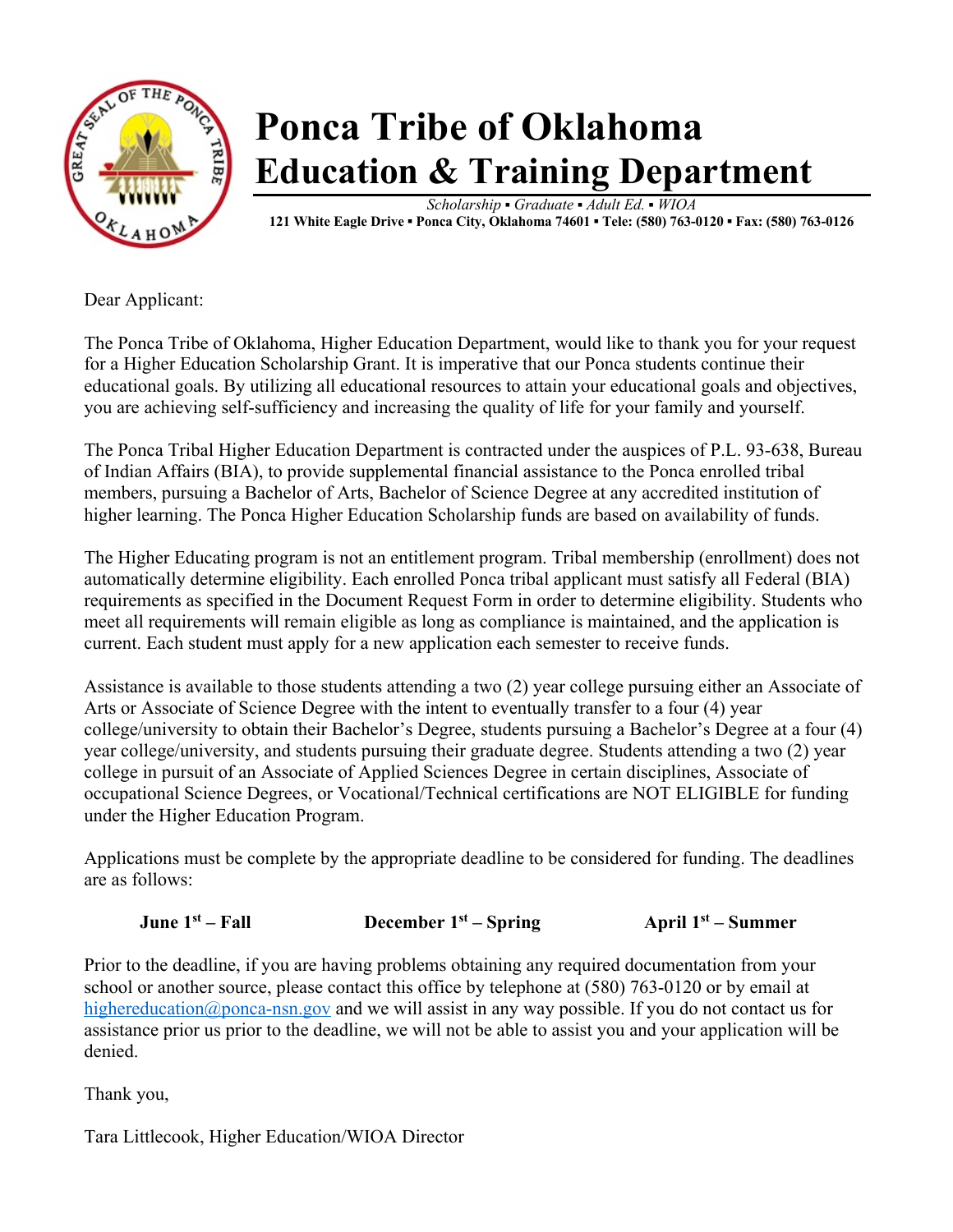### **PONCA TRIBE HIGHER EDUCATION APPLICATION DOCUMENT REQUEST FORM**

No late or incomplete applications will be accepted. All applications must be postmarked or emailed by the due date as stated below. **ONLY COMPLETE APPLICATIONS WILL BE CONSIDERED FOR FUNDING.**

Applications must be complete by the appropriate deadline to be considered for funding. The deadlines are as follows:

**June 1st – Fall December 1st – Spring April 1st – Summer** 

### *PLEASE SUBMIT THE FOLLOWING DOCUMENTATION:*

- **T** Ponca Tribe Higher Education Application: Must be filled out completely, signed, and dated.
- $\Box$  **Acceptance Letter**: *For new students only*. The letter from admissions stating that you have been accepted into the college/university.
- **T** Academic Transcript: Contact all other education institutes attended and request an Official academic transcript to be mailed to this office at: **Ponca Tribe Higher Education, 121 White Eagle Dr., Ponca City, OK 74601.**
- **T** Financial Needs Analysis: Part B must be filled out by the financial needs advisor at the college/university you are attending and returned to this office for further processing. The Financial Aid Office may email the completed form to highereducation@ponca-nsn.gov, mail to: **Ponca Tribe Higher Education, 121 White Eagle Dr., Ponca City, OK 74601**, or by fax to (580) 763-0126. Payment of student grants are made directly to the school's Financial Aid Office.
- **High School Transcript**: *For new students only.* A copy showing at least the last semester grades of your senior year. A high school diploma is acceptable in lieu of a high school transcript.
- r **CDIB**: *For new students only.* A copy of your Certificate of Degree of Indian Blood must be attached to your application.
- r **Your Personal Letter**: *For new students only or students changing their major*. This letter must state why you need a grant, how you plan to use the money, the college major you plan to pursue, your objective after graduation from college, and must be signed and dated.
- **T** Class Schedule: Must show the current semester for which you are enrolled in at least 12 hours to be considered for the full scholarship. The schedule must be submitted to this office before you receive financial assistance.
- **T** Statement of Education Purpose: This must be signed by the applicant.
- **Privacy Act Statement:** This must be signed by the applicant and a witness.

**It is the student's responsibility to make sure the application has been received by this office before the due date as listed above. Contact this office by telephone at (580) 763-0120 or by email at highereducation@ponca-nsn.gov for questions or assistance.**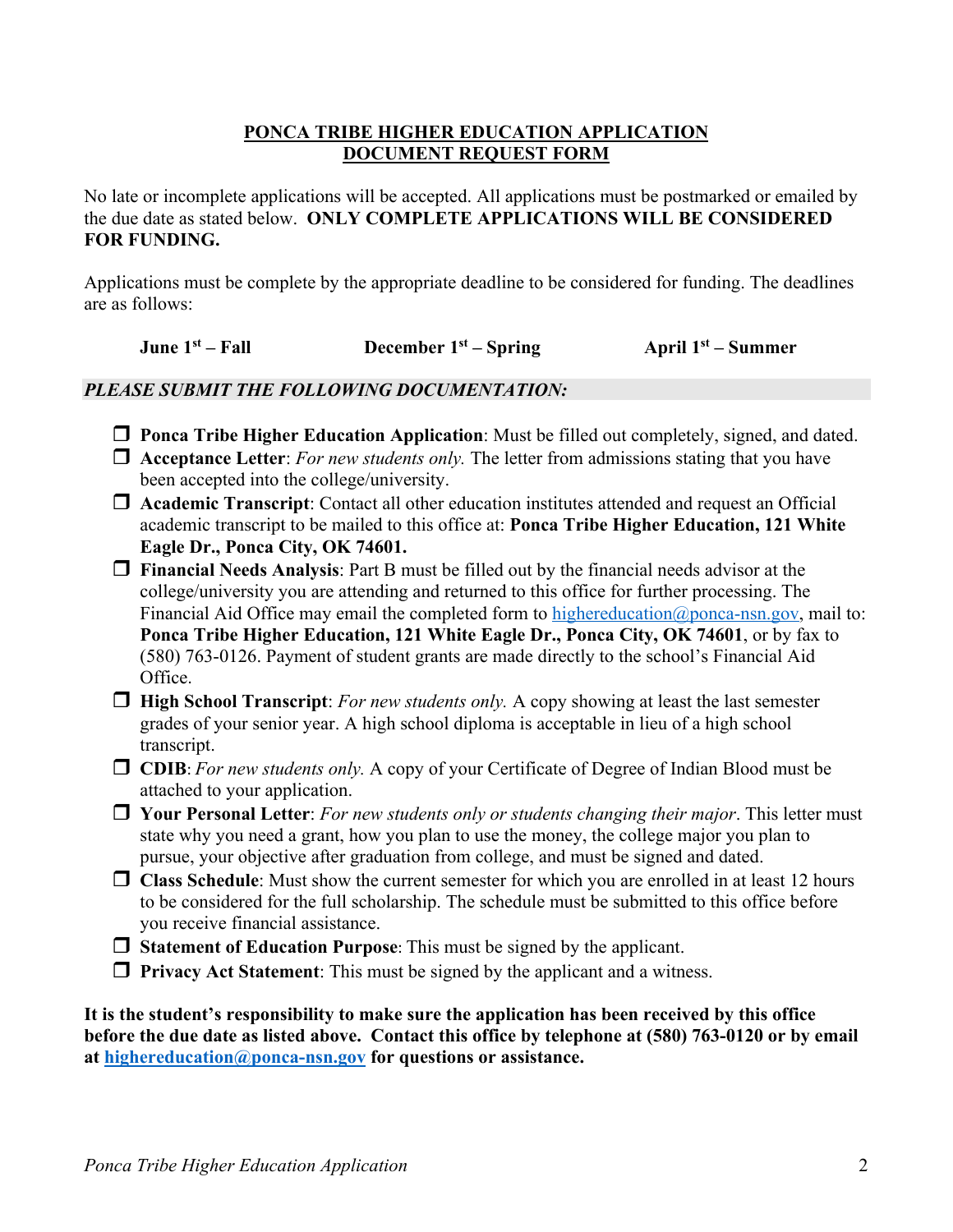### **PONCA TRIBE HIGHER EDUCATION APPLICATION**

A new application must be submitted each semester

Year: Semester:

*All information requested is voluntary, however, failure to complete all applicable parts may result in a delay of processing, or a denial of services due to incomplete information needed to make a determination of eligibility.*

|                              | Last                         | First   |                    | <b>Middle</b> | Maiden                    |        |
|------------------------------|------------------------------|---------|--------------------|---------------|---------------------------|--------|
| Legal Name:                  |                              |         |                    |               |                           |        |
| Social Security Number:      | Date of Birth:               |         | Age:               |               | Sex:                      |        |
|                              |                              |         |                    |               | Male                      | Female |
| Mailing Address:             |                              | City    |                    | <b>State</b>  | Zip Code                  |        |
| Alternate Address:           |                              | City    |                    | State         | Zip Code                  |        |
| Tribal Affiliation:          | CDIB Card:                   |         | Home Phone Number: |               | Cell Phone Number:        |        |
|                              | Yes                          | No      |                    |               |                           |        |
| Email Address:               |                              |         |                    |               |                           |        |
| Marital Status: (Circle one) |                              |         |                    |               |                           |        |
|                              | Single                       | Married |                    | Divorced      |                           |        |
| College/University:          |                              |         |                    |               |                           |        |
| College/University Address:  |                              | City    |                    | <b>State</b>  | Zip Code                  |        |
| College Major:               | Anticipated Graduation Date: |         | Degree Expected:   |               | Number of Hours Enrolled: |        |

| University/College Classification: (Check one) | I Will Live: (Check one) |
|------------------------------------------------|--------------------------|
| <b>FRESHMAN</b>                                | ON CAMPUS                |
| <b>SOPHMORE</b>                                | <b>OFF CAMPUS</b>        |
| <b>JUNIOR</b>                                  | WITH PARENTS             |
| <b>SENIOR</b>                                  |                          |
| <b>GRADUATE</b>                                |                          |
|                                                |                          |

| <b>For Continuing Students:</b>  | <b>For Graduate Students:</b> |  |  |
|----------------------------------|-------------------------------|--|--|
| Credit hours earned:             | College attended:             |  |  |
| Credit hours needed to graduate: | Degree earned:                |  |  |
| Major:                           | Specialization within major:  |  |  |
| Minor:                           | Credit hours enrolled:        |  |  |

Applicant signature: Date: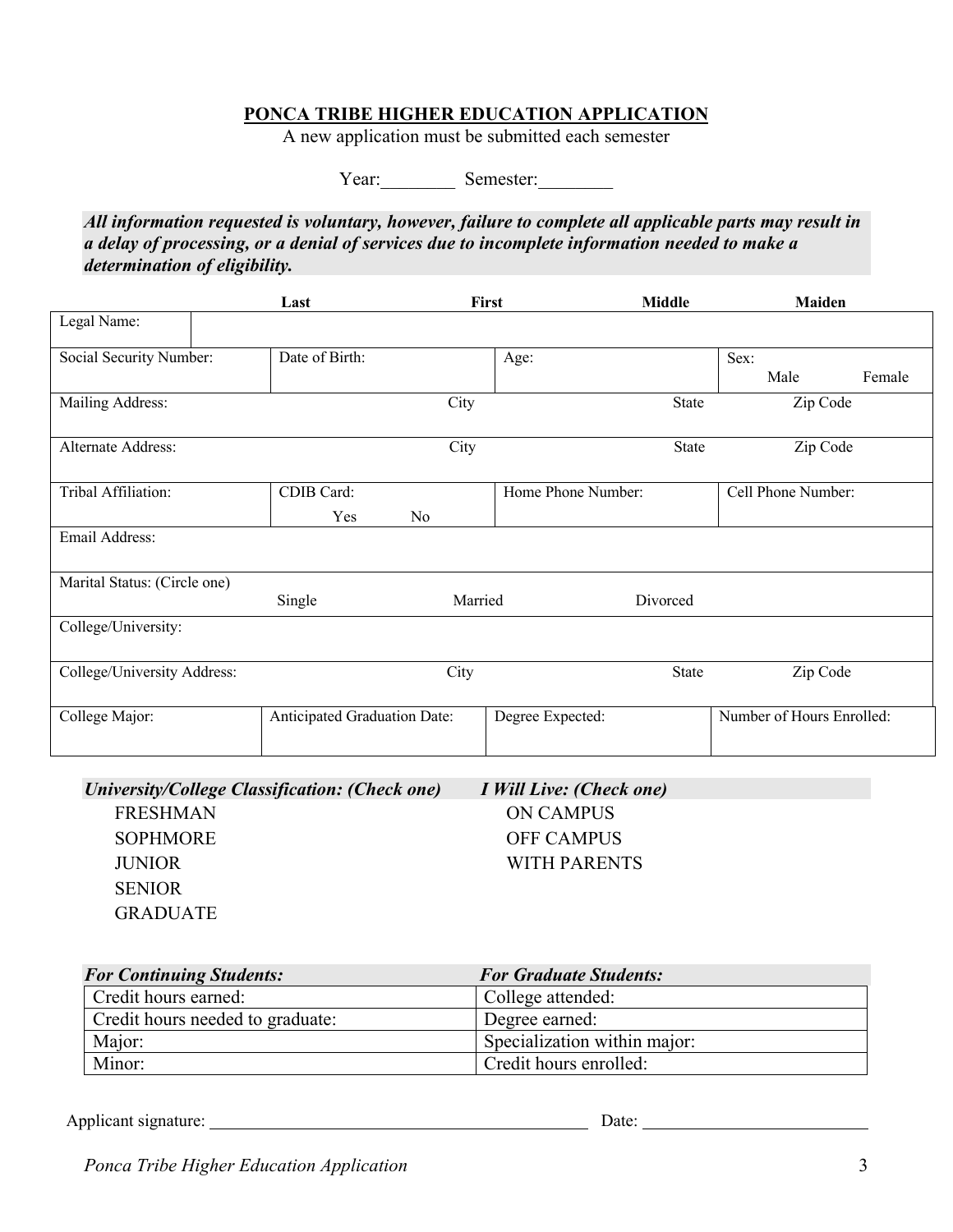### **UNDERGRADUATE/GRADUATE SCHOLARSHIP FINANCIAL NEED ANALYSIS FORM**

|                                                                                                                                | Last           | First  |                    | <b>Middle</b>         | <b>Maiden</b>         |        |
|--------------------------------------------------------------------------------------------------------------------------------|----------------|--------|--------------------|-----------------------|-----------------------|--------|
| Legal Name:                                                                                                                    |                |        |                    |                       |                       |        |
| Social Security Number:                                                                                                        | Date of Birth: |        | Age:               |                       | Sex:                  |        |
|                                                                                                                                |                |        |                    |                       | Male                  | Female |
| Mailing Address:                                                                                                               |                | City   |                    | State                 | Zip Code              |        |
| Home Agency:                                                                                                                   |                |        |                    |                       |                       |        |
| Home/Cell Phone Number:                                                                                                        |                |        | Student ID Number: |                       |                       |        |
| Email Address:                                                                                                                 |                |        |                    |                       |                       |        |
| Marital Status & Dependents:                                                                                                   |                |        |                    |                       |                       |        |
| Single                                                                                                                         | Married        |        | Divorced           |                       | Number of Dependents: |        |
| Name of Indian Parent:                                                                                                         |                | Tribe: |                    | Parent Date of Birth: |                       |        |
| Name of Indian Parent:                                                                                                         |                | Tribe: |                    | Parent Date of Birth: |                       |        |
| I hereby give permission to the Ponca Tribe Higher Education Office to request and receive any information on my financial aid |                |        |                    |                       |                       |        |

#### *A. IDENTIFICATION INFORMATION: TO BE COMPLETED BY APPLICANT (PLEASE PRINT CLEARLY)*

status and academic progress. I understand that I must apply for all federal, state, private, and institutional financial aid before applying for a scholarship with the Higher Education Office. I also understand that I am responsible for seeing that this form reaches the Higher Education Office by the deadline dates and that if I am 18 years of age, I must act as my own agent when requesting information from the Higher Education Office.

Applicant signature: Date: Date: Date: Date: Date: Date: Date: Date: Date: Date: Date: Date: Date: Date: Date: Date: Date: Date: Date: Date: Date: Date: Date: Date: Date: Date: Date: Date: Date: Date: Date: Date: Date: Dat

#### *B. FINANCIAL STATUS INFORMATION (TO BE COMPLETED BY FINANCIAL AID OFFICER)*

| College/University Name:           |             |                                                                                               |                            |          |
|------------------------------------|-------------|-----------------------------------------------------------------------------------------------|----------------------------|----------|
| Mailing Address:                   |             | City                                                                                          | State                      | Zip Code |
| Phone Number:                      | Fax Number: | Academic Year & Semester:                                                                     | Classification of Student: |          |
| Email Address:                     |             |                                                                                               |                            |          |
|                                    |             | If the student is married, does this information reflect financial need of a married student? |                            |          |
|                                    | Yes         | N <sub>0</sub>                                                                                |                            |          |
| TOTAL FINANCIAL NEED OF APPLICANT: |             |                                                                                               |                            |          |
|                                    |             | S                                                                                             |                            |          |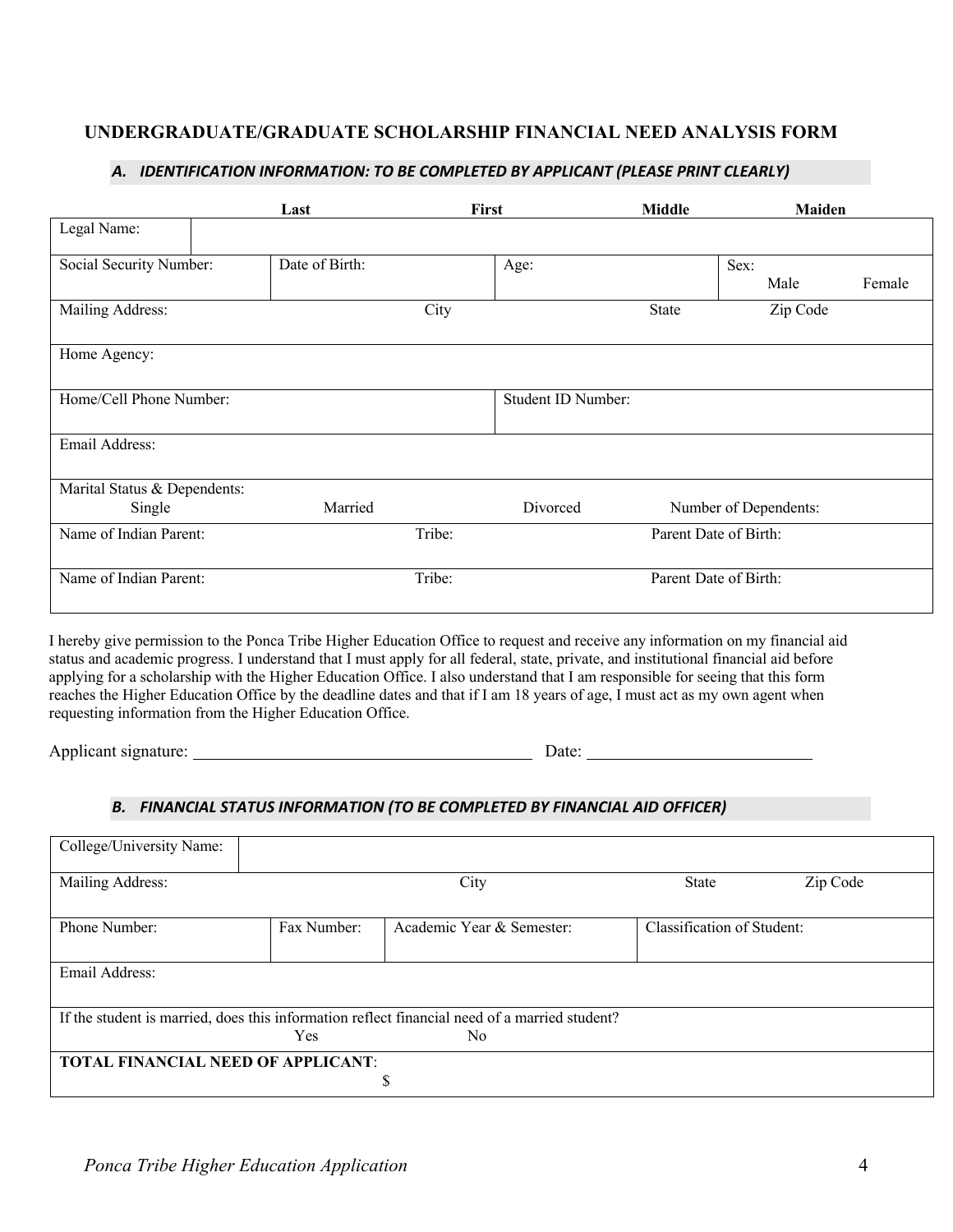| Tuition:                         |                                                    | <b>Parental Contribution:</b>     |                | PELL:                                                    |  |  |
|----------------------------------|----------------------------------------------------|-----------------------------------|----------------|----------------------------------------------------------|--|--|
| Books:                           |                                                    | <b>Student Contribution:</b>      |                | SEOG:                                                    |  |  |
| Fees:                            |                                                    | Spouse Contribution:              |                | OEP:                                                     |  |  |
| Room & Board:                    |                                                    | VA Benefits:                      |                | GSL:                                                     |  |  |
| Transportation:                  |                                                    | Social Security:                  |                | WS:                                                      |  |  |
| Child Care:                      |                                                    | TANF/Welfare:                     |                | Tuition Waiver:                                          |  |  |
| Other:                           |                                                    | Amer. Ind. School:                |                | Other:                                                   |  |  |
|                                  |                                                    | HEW/Indian Health Service:        |                |                                                          |  |  |
| <b>Total Costs:</b>              |                                                    | <b>Total Financial Resources:</b> |                |                                                          |  |  |
|                                  | WE RECOMMEND THE PONCA TRIBE OF OKLAHOMA TO AWARD: |                                   |                |                                                          |  |  |
|                                  | \$                                                 |                                   |                |                                                          |  |  |
| Has student been suspended for   | If yes, when?:                                     | Has student applied for financial |                | <b>MAIL TO:</b>                                          |  |  |
| failure to maintain satisfactory |                                                    | $aid?$ :                          |                | Ponca Tribe of Oklahoma                                  |  |  |
| progress?                        |                                                    |                                   |                | <b>Higher Education</b>                                  |  |  |
|                                  |                                                    |                                   |                | 121 White Eagle Dr.                                      |  |  |
| Yes<br>No                        |                                                    | Yes                               | N <sub>o</sub> | Ponca City, OK 74601                                     |  |  |
|                                  |                                                    |                                   |                | FAX: (580) 763-0126                                      |  |  |
|                                  |                                                    |                                   |                | <b>EMAIL:</b> highereducation ( $\omega$ ) ponca-nsn.gov |  |  |

I certify that the above information to be accurate and that this application has received all financial aid from our school that he/she is eligible to receive and that he/she was given fair and just consideration for equitable awards of the grant feature of our program.

Financial Aid Officer: Date: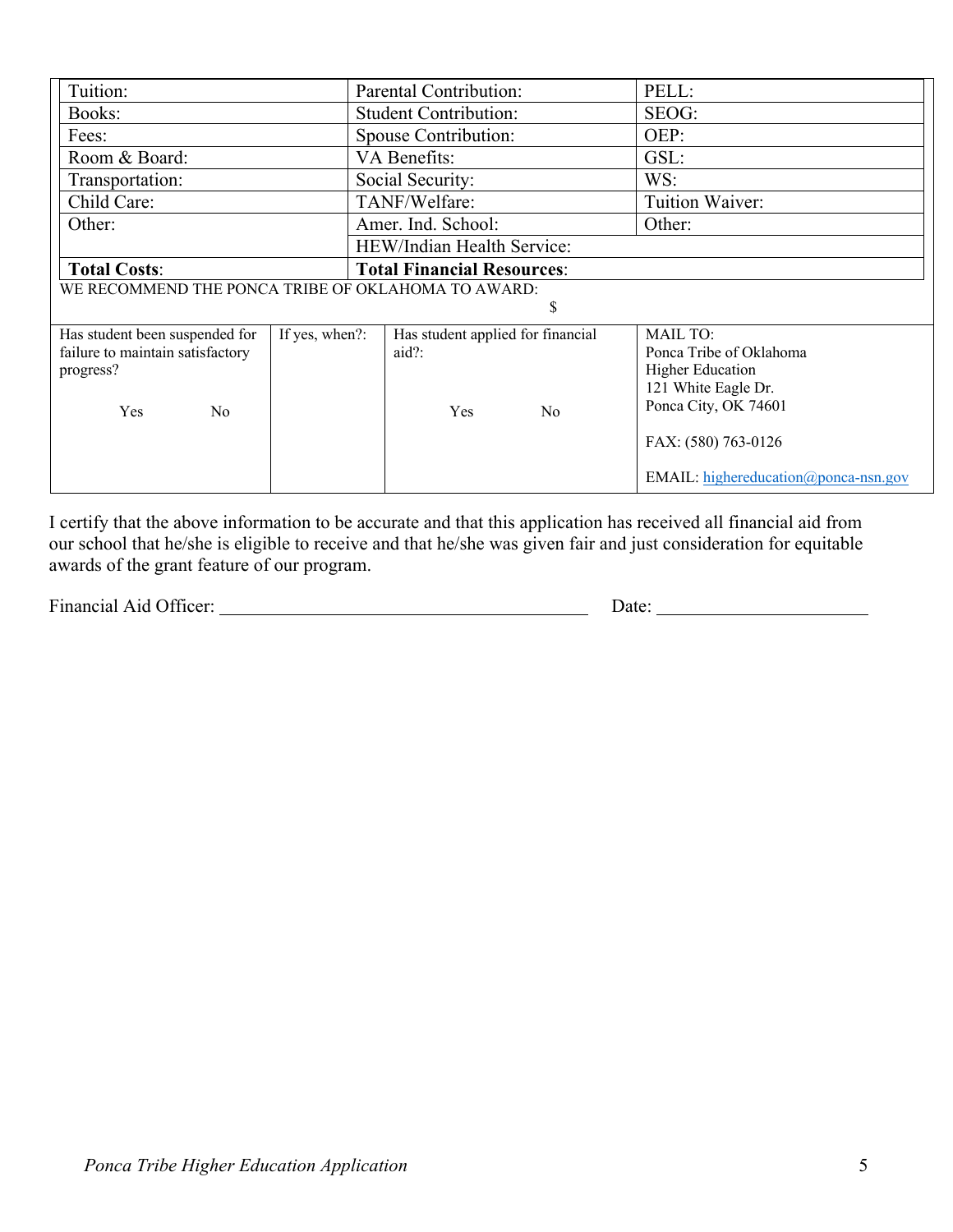# **Statement of Education Purpose**

I declare that I will use any funds from the Ponca Tribe of Oklahoma Higher Education Grant Program solely for the expenses connected with attendance at the Education Institution mentioned above. I further certify that all information I have submitted is true and correct to the best of my knowledge. I will provide a copy of my grades, transcript, and/or graduate notice to the Ponca Tribe of Oklahoma Higher Education Department at the end of each academic term for the grant compliance. I will notify the education department prior to withdrawing from classes or school.

## **Notice**

Misuse of funds is a serious offense. Criminal action through the Department of Justice can be taken against anyone misusing fund and can terminate any individual from any future funding from the Ponca Tribe of Oklahoma should you decide to continue your education.

Applicant Signature Date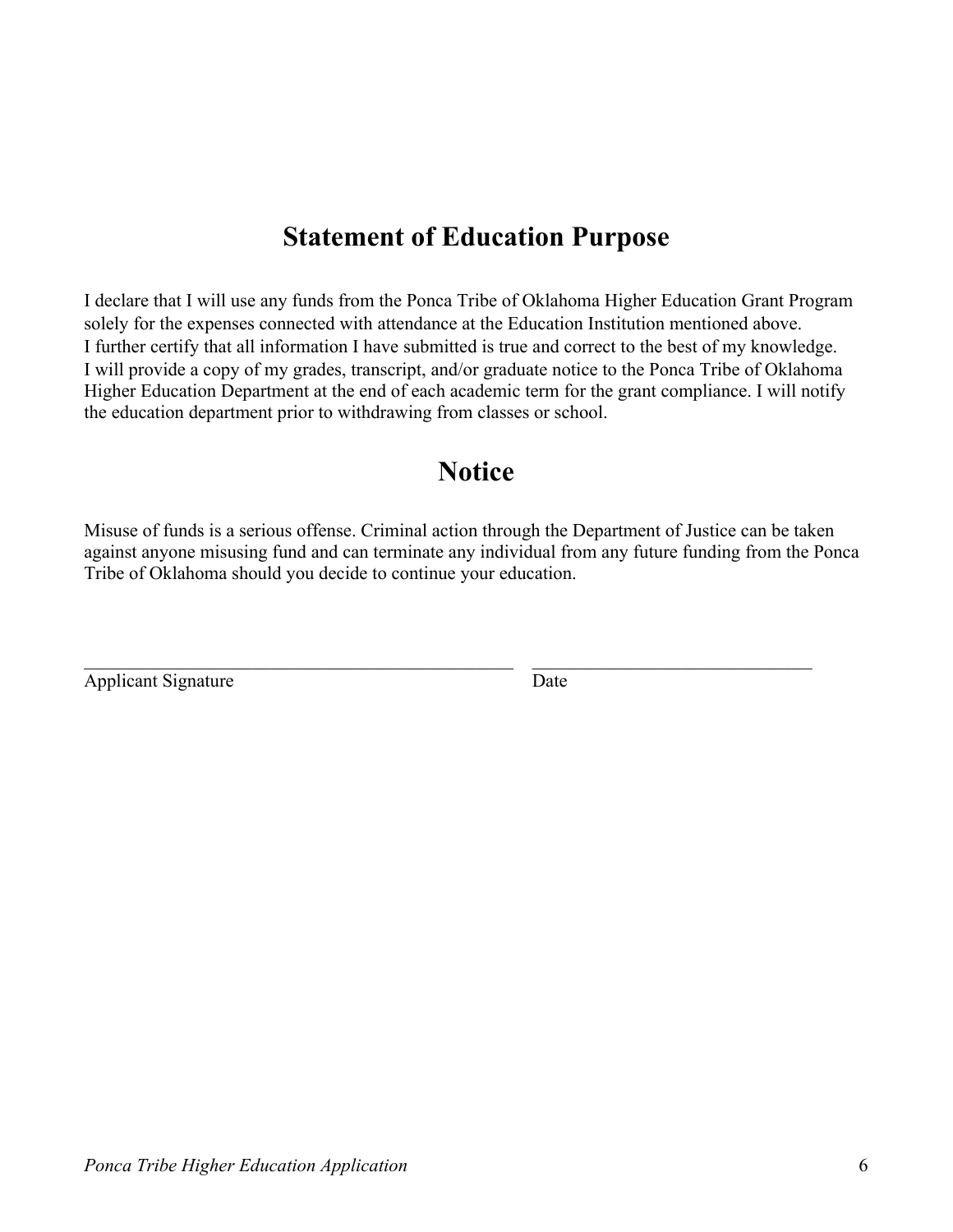# **Privacy Act Statement**

The Privacy Act of 1974 requires each Federal Agency that maintains a system of information on individuals to inform those individuals as to:

- A. The authority (whether granted by statue or by Executive Order of the President) which authorizes the solicitation of the information and whether disclosure of such information is mandatory or voluntary.
- B. The Principle purpose(s) for which the information is intended to be used.
- C. The routine uses which may be made of the information, as published pursuant to paragraph (4) (D) of this subsection.
- D. And the effects of him/her, if any, if not providing all or any part of the requested information.

The Ponca Tribe of Oklahoma Higher Education Assistance Program operates under the general authority of 23 USC Chapter 13, 42 Stat. 208 P.L. 679885, with specific legislation contained in 25 USC subchapter E, Part 32, Administration of Educational loans, grants, and other assistance for Higher Education. In accordance with accountability required for the administration of the funds appropriated for the program and in order to provide services to recipients, and to declare eligibility, certain information is required of applicants. This form solicits the required information. Use of personal data will be available to authorized sources upon request. The applicant should understand that the intent of collecting and maintain this data on individuals is for determining eligibility of the applicant and to provide the means for producing certain statistical records required of this office. Failure on the part of the applicant to provide the requested information will preclude the applicant from eligibility in obtaining higher education assistance under this program.

I have read the statement of privacy and I hereby provide the required information to the extent of the use specified in the statement.

Applicant Signature Date

Witness Signature Date